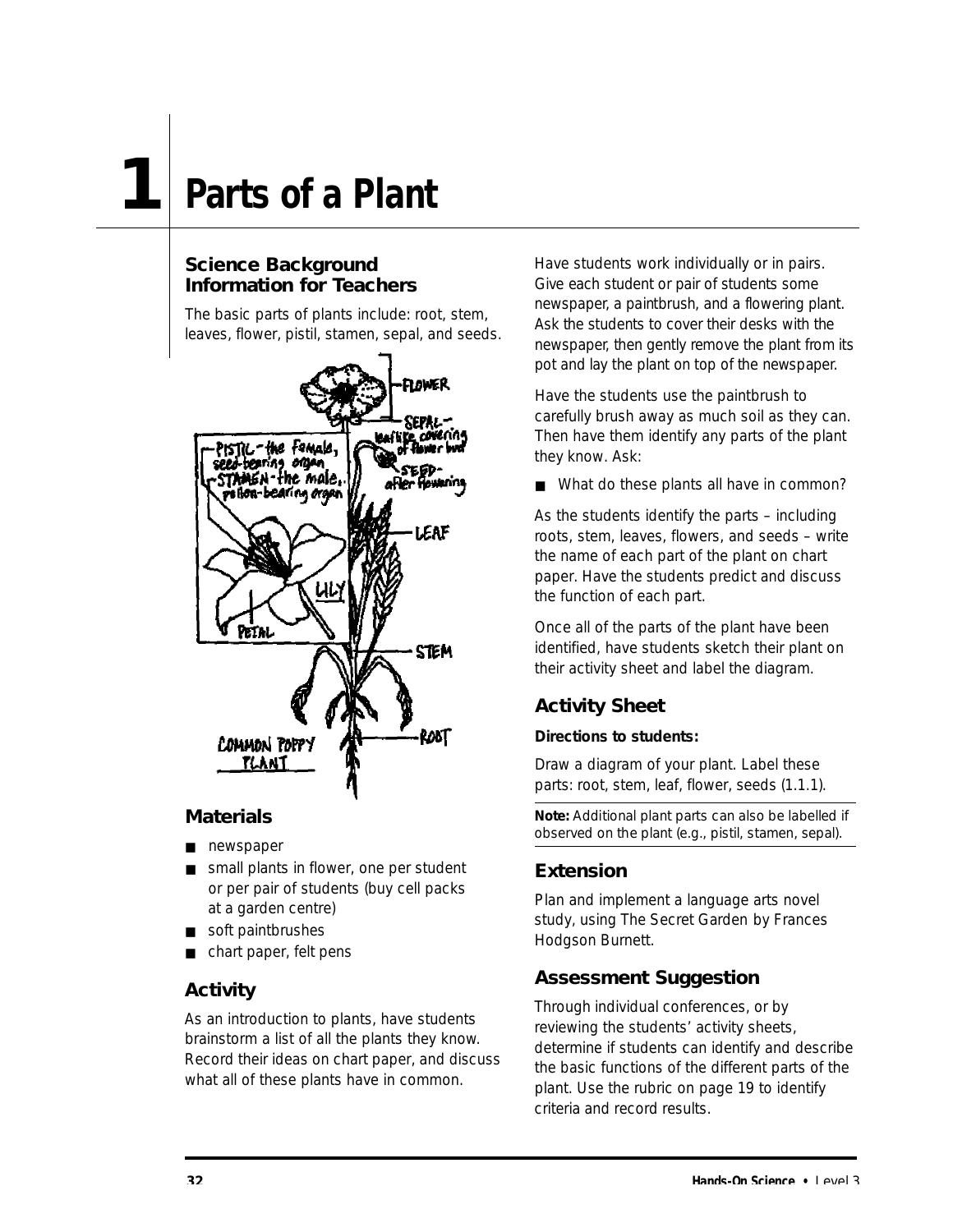Date:

@ Peguis Publishers 2000. This page may be reproduced for dassroom use.

Name:

## **Basic Parts of a Plant**

### Label the following on your diagram: root, stem, leaf, flower, seeds

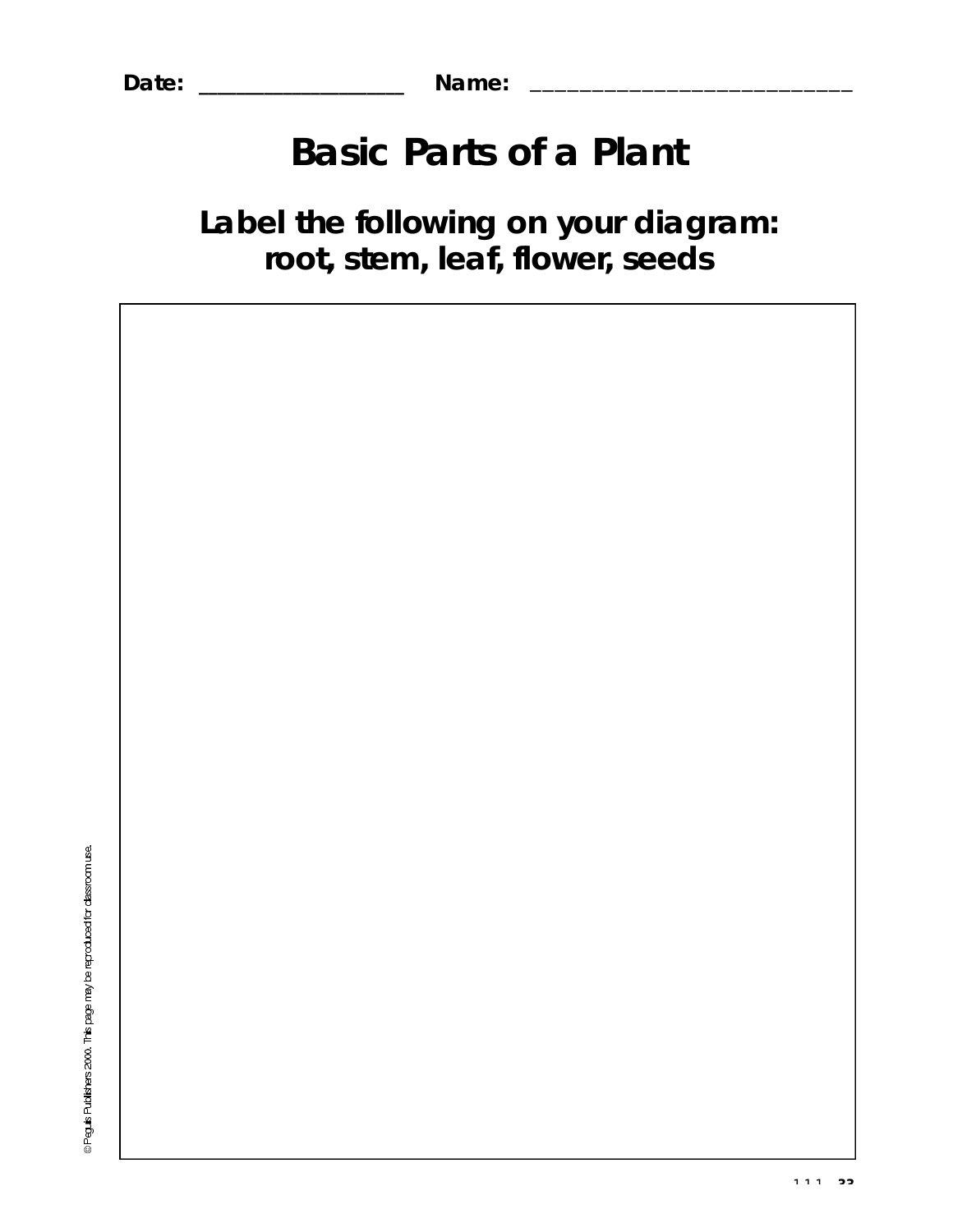## **Special Features of Plants 3**

### **Science Background Information for Teachers**

**Roots:** Roots anchor a plant in place, and seek out and store moisture and nutrients for the plants. The two types of root systems are tap roots and fibrous roots. A tap root is a long, thick root that grows down deep and straight (e.g., dandelion root, carrot, turnip). A fibrous root has many root tips that spread out in all directions (e.g., grass, most potted plants).

**Stem:** The xylem cells of the plant stem transport water and other nutrients from the roots to the leaves. The stem also carries the food made in the leaves to all parts of the plant.

**Leaves:** Leaves make food for the plant to live and grow. Leaves are filled with chlorophyll (this gives the leaves their green colour). Chlorophyll helps turn sunlight, water, minerals, and air into food for the plant.

### **Materials**

- paper lunch bags
- clipboards
- pencils
- trowels
- newspaper
- samples of fibrous and tap roots
- potted plants (optional see Note: Activity A)
- glasses of water (two per group)
- food colouring
- fresh pieces of celery with tops (one per group)
- white carnations (one per group)
- knife (for adult use only)
- cactus
- variety of leaves collected by students
- *Straight from the Bear's Mouth: The Story of Photosynthesis*, a book by Bill Ross
- water

As a class, review the parts of the plant. Now explain to the students that they are going to conduct a number of experiments to investigate the special features of plants. Through these experiments, they are going to learn how each part of the plant has a special role in the survival of that plant.

Divide the class into small groups (approximately four students per group). Keep students in these groups as they work through each activity.

### **Activity: Part One: Root Systems**

Note: For this activity, have the students collect their own root samples from weeds and other plants in the neighbourhood. If this is not possible, you can use a variety of potted plants to investigate root systems.

Ask the students to predict and explain the job of the roots of a plant. Have students fill in the prediction box at the top of activity sheet A  $(1.3.1)$ .

If the season permits, take the students for a walk in the schoolyard or in a local park. Have students work in their small groups. Give each group a paper lunch bag, clipboards, pencils, and activity sheet A. Ask the students to find a weed in the ground. Before they dig up the weed, have the students draw what they think the root system looks like. Once they have drawn their prediction, ask the students to dig up their weed carefully and place it in their paper lunch bag. Once you are back in the classroom, have the students soak their weed in water to remove any soil around the weed. Ask students to compare their prediction of what they thought the roots would look like with the actual root system. Have them draw the actual root system next to their prediction.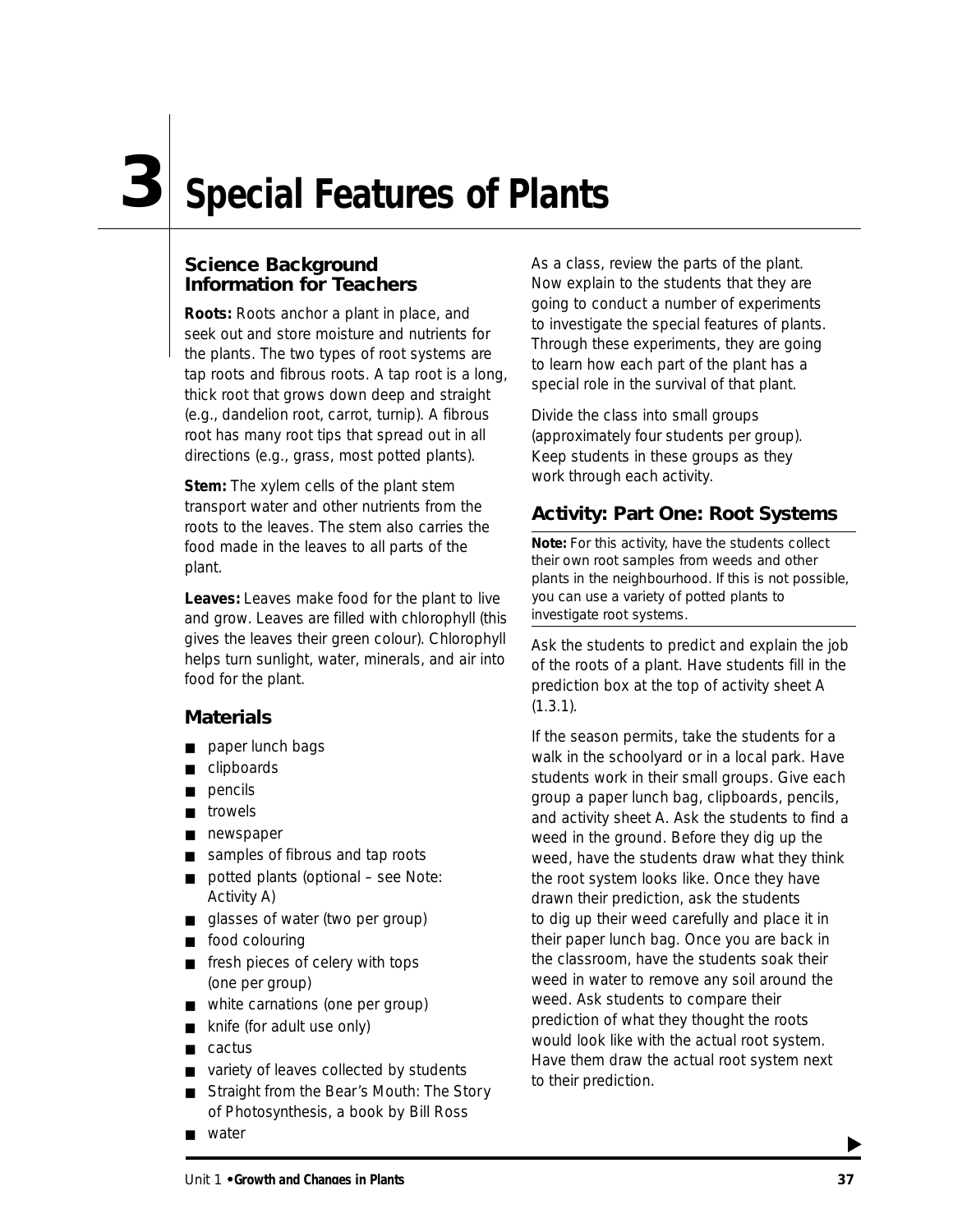Display the weeds on a table covered with newspaper. Once the students have had an opportunity to view the root systems of different weeds, ask:

- Are all root systems the same?
- How are they different?
- Was it easy to dig up your root from the ground?
- What special role do you think roots play in the survival of a plant?

Introduce the terms *tap root* and *fibrous root*. Have the students sort their weeds according to the type of root system.

Note: If students did not collect examples of both fibrous and tap roots, use samples that you have provided to observe, compare, contrast, and discuss.

### **Activity Sheet A**

#### **Directions to students:**

- 1. Fill in your prediction at the top of the page.
- 2. Draw your prediction of the root system of the weed you have found.
- 3. Draw the actual root system of the weed you have found.
- 4. In your own words, describe the special function of roots.

### **Extension**

Grow plants from vegetables (e.g., a potato and a carrot) and from cuttings. Observe the different root systems. Compare the growth of these plants.

### **Activity: Part Two: Stem**

Ask students to predict and explain the job of stems in a plant. Have students fill in the prediction box at the top of activity sheet B (1.3.2) before starting the activity.

Provide the following instructions to each group:

- 1. Fill two glasses with water.
- 2. Put a few drops of food colouring in each glass.
- 3. Put the celery stalk in one glass and the carnation in the other.
- 4. Draw the plants on your activity sheet (initial observation).
- 5. Set the glasses in the sunlight. Leave them overnight.
- 6. Record your observations on your activity sheet.

Ask the students:

- Can you explain the role of the stem in the survival of a plant?
- Why is this an important role?

Using a sharp knife (adult only), cut off a section of the stems of the celery stalk and carnations so that students can examine the inside of the stem. Ask:

- What does the inside of the stem look like?
- Can you locate the tubes that carry the water up the stem in the celery and in the carnation?
- How did you locate these tubes?
- What else do you think stems may carry? (They carry nutrients to different parts of the plant.)

Display the cactus and have students identify it and locate the stem. Explain to the students that cacti have special stems called fleshy stems. Ask:

- Do you think the role of the stem in a cactus is different from any other plants?
- What is the habitat of a cactus like?
- Why is the stem so important for a cactus?

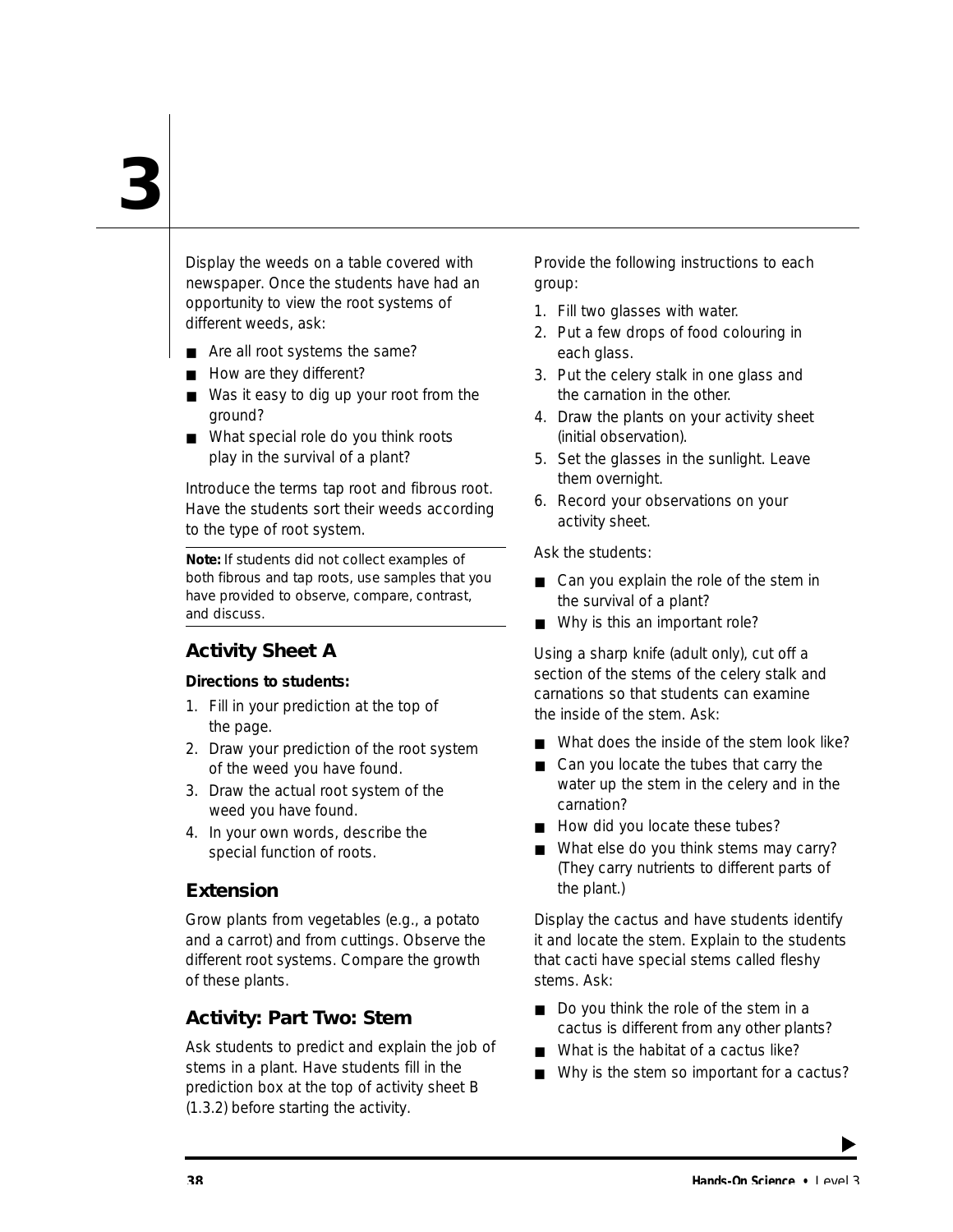### **Activity Sheet B**

#### **Directions to students:**

- 1. Fill in the prediction box at the top of the page.
- 2. Draw a diagram of the celery and the carnation in the coloured water at the beginning of the experiment.
- 3. Draw your observations of the celery and carnation stems at the end of the experiment.
- 4. In your own words, explain the special function of the stem.

### **Extension**

Vary this experiment by using more than one colour of food colouring and by splitting the stems of a variety of flowers (e.g., white carnations, Shasta daisies, and white roses). Try splitting stems into halves, thirds, or quarters and putting each stem section into a different colour of water for several hours or overnight.

### **Activity: Part Three: Leaves**

Note: The concept of photosynthesis can be quite abstract for students at this age: it is impossible for students to observe directly the production of food by the plant. The activities that follow should assist students in gaining a basic understanding of the importance of leaves.

Provide each group with several leaves (from both coniferous and deciduous trees) to observe, examine, and discuss. Encourage them to identify similarities and differences. Ask students to fill in their prediction box at the top of activity sheet C (1.3.3). You can also have them draw diagrams of five different types of leaves on the back of their activity sheets.

Read the story *Straight from the Bear's Mouth: The Story of Photosynthesis* by Bill Ross.

Note: You may wish to read only those parts from the book that are appropriate for this investigation.

Following the story, ask the students:

- Why are leaves green?
- Why does the plant need the green part (chlorophyll)?
- What else does a green leaf need in order to make food for the plant?

### **Activity Sheet C**

### **Directions to students:**

- 1. Fill in the prediction box at the top of the page.
- 2. Draw all of the things a green leaf needs in order to make food for the plant (recipe for plant food).
- 3. In your own words, explain the special function of leaves.

### **Extensions**

- Provide three potted, newly sprouted plants of the same size. Label the plants (1, 2, and 3). Pinch all the leaves off Plant 1. Pinch half the leaves off Plant 2. Do not pinch any leaves off Plant 3. Care for the plants in the same way, making sure they receive the same amount of sunlight and water. Have students observe the plants and measure the differences in growth. Discuss the importance of leaves in the growth of the plant.
- **Leaf Rubbings: Place a leaf under drawing** paper and lightly colour the paper with a crayon. The stem and leaf pattern will be clearly displayed.
- Leaves can be saved for further study or for classroom display by placing them between sheets of wax paper, covering the wax paper with a cloth, and pressing with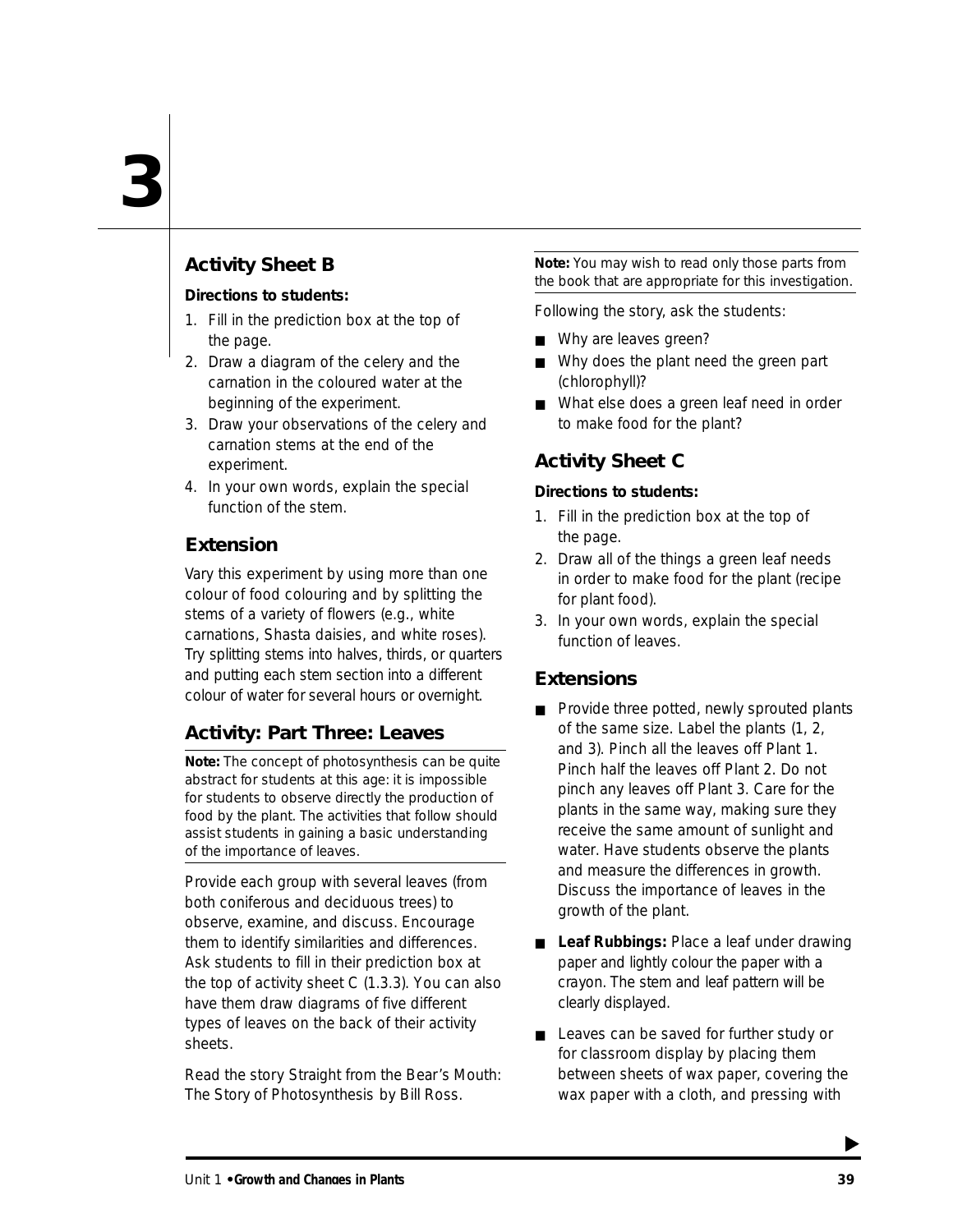a warm iron. Leaf patterns will be apparent and the leaves will be permanently maintained.

- **Leaf Skeletons: Collect various leaves and** place them between sheets of newspaper. Place books on top of the newspaper to add weight. After a few days, when the leaves have become dry and brittle, place one leaf between two sheets of paper and use a hammer to gently pound the entire leaf surface. Remove the top sheet of paper and observe the leaf skeleton. This is an excellent way to closely examine veins, stems, and the framework of leaves.
- **Breathing Leaves: Using one plant with** several leaves, rub half the leaves on both sides with Vaseline. Tie a string or a twist tie loosely around the stem of each coated leaf so that you will remember which leaves have been treated. Leave the plant for several days, observing the changes in the leaves; the leaves covered with Vaseline will begin to die because they cannot take in air.
- **Patterned Leaves:** Using plants that have several large leaves, paper clip small cutout circles or rectangles of black construction paper over sections of some of the leaves. Place the plants in a sunny area for several days, then remove the construction paper and observe the leaves.

The areas covered with paper will be much paler, because these areas did not receive the sunlight required to produce chlorophyll, which gives the plants their green colour. (Sunlight is necessary for photosynthesis, a process in which the plant creates its own sugar for food.)

- **Moisture in Leaves: Using a plant with** several leaves, place a small plastic bag over a few of the leaves, then tie the bag securely with string. After a few days you will notice water droplets in the bag because plants that use water also disperse water into the air.
- Use leaves for printmaking by dipping them in paint and pressing them onto art paper.
- Gather a group of leaves and have students sort them according to size, veins, edges, texture, colour, and shape.

### **Assessment Suggestion**

Through individual conferences with students, have the students identify the parts and explain the functions of a displayed sample plant. Use the individual student observations sheet on page 16 to record results.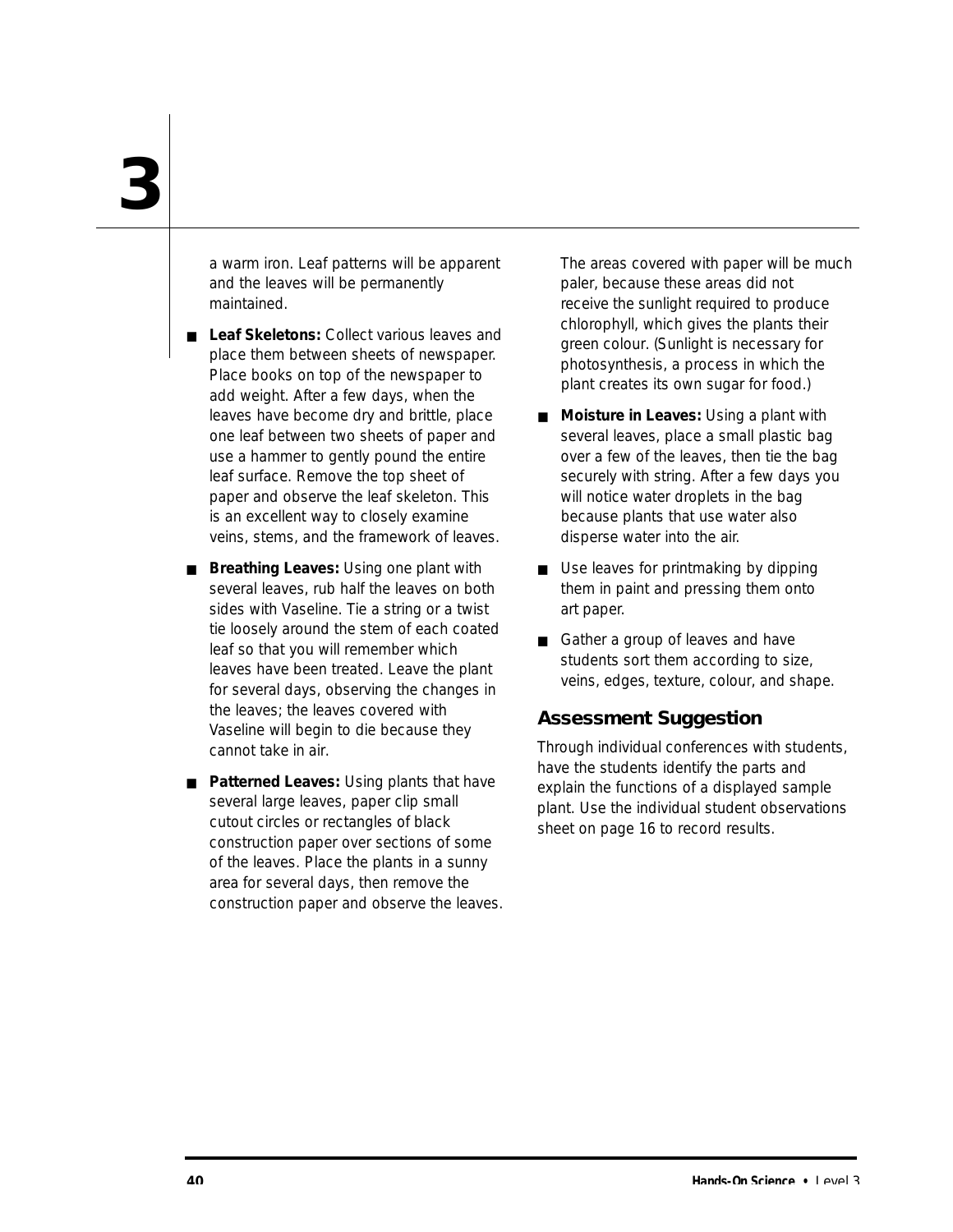## **Roots**

## **Prediction Box**

I think the function of the root is \_\_\_\_\_\_\_\_\_\_\_\_\_\_\_\_\_

**Predicted Root System Actual Root System** 

@ Peguis Publishers 2000. This page may be reproduced for classroom use.

## **Function of Roots**

<u> 1989 - Johann John Stein, mars ar yw 1990 - Amerikan y ddysgwydd y 1990 - Amerikan y ddysgwydd y 1990 - Amerika</u>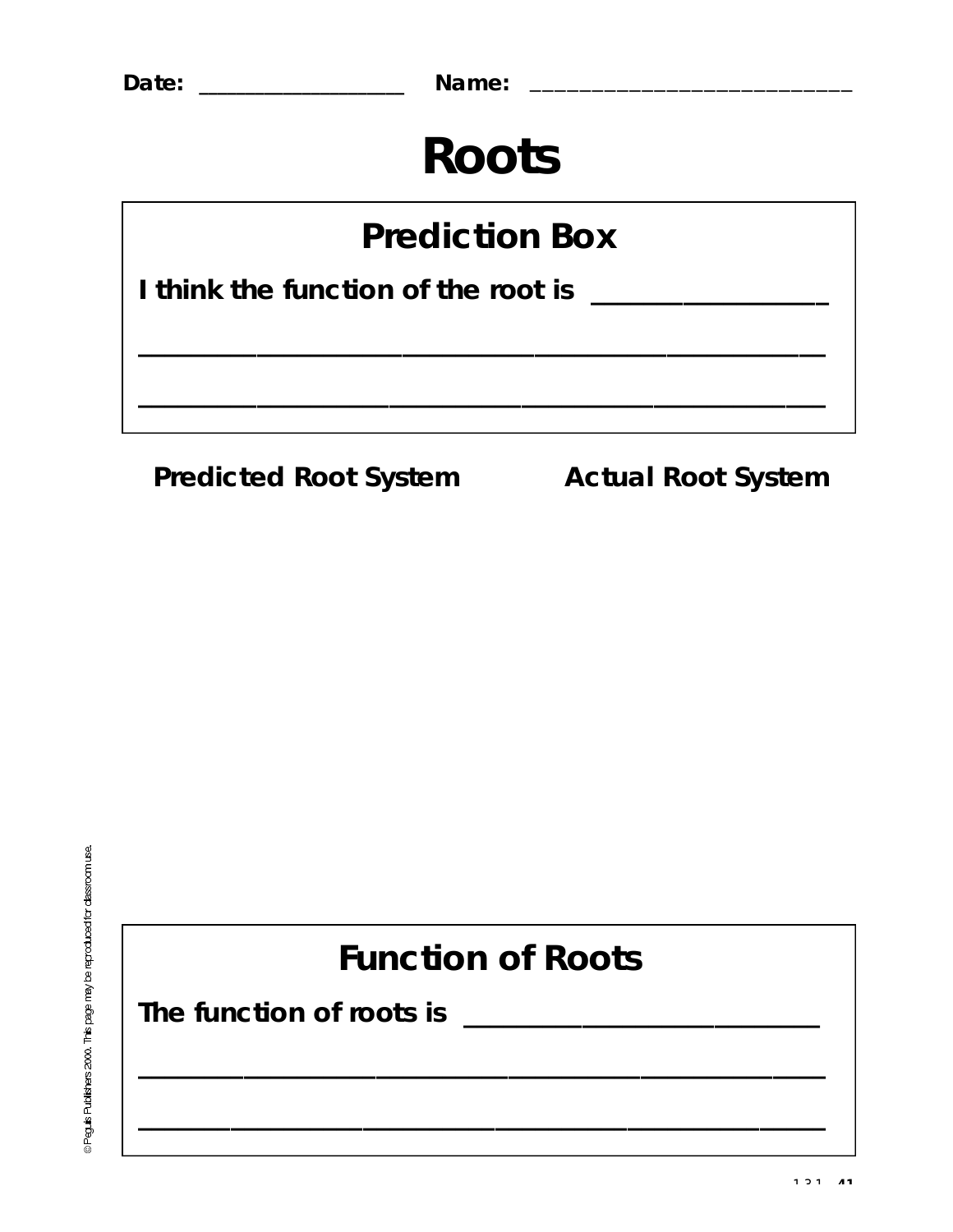**Date: \_\_\_\_\_\_\_\_\_\_\_\_\_\_\_\_\_\_\_\_\_\_ Name:** \_\_\_\_\_\_\_\_\_\_\_\_\_\_\_\_\_\_\_\_\_\_\_\_\_\_

## **The Stem**

## **Prediction Box**

**\_\_\_\_\_\_\_\_\_\_\_\_\_\_\_\_\_\_\_\_\_\_\_\_\_\_\_\_\_\_\_\_\_\_\_\_\_\_\_\_\_\_\_\_\_\_\_\_\_\_\_\_**

**\_\_\_\_\_\_\_\_\_\_\_\_\_\_\_\_\_\_\_\_\_\_\_\_\_\_\_\_\_\_\_\_\_\_\_\_\_\_\_\_\_\_\_\_\_\_\_\_\_\_\_\_**

**I think the function of the stem is\_\_\_\_\_\_\_\_\_\_\_\_\_\_\_\_\_\_**

**First Observations:**

**Final Observations:**

@ Peguis Publishers 2000. This page may be reproduced for classroom use.

**Function of the Stem**

**\_\_\_\_\_\_\_\_\_\_\_\_\_\_\_\_\_\_\_\_\_\_\_\_\_\_\_\_\_\_\_\_\_\_\_\_\_\_\_\_\_\_\_\_\_\_\_\_\_\_\_\_**

**\_\_\_\_\_\_\_\_\_\_\_\_\_\_\_\_\_\_\_\_\_\_\_\_\_\_\_\_\_\_\_\_\_\_\_\_\_\_\_\_\_\_\_\_\_\_\_\_\_\_\_\_**

**The function of the stem is \_\_\_\_\_\_\_\_\_\_\_\_\_\_\_\_\_\_\_\_\_\_\_\_**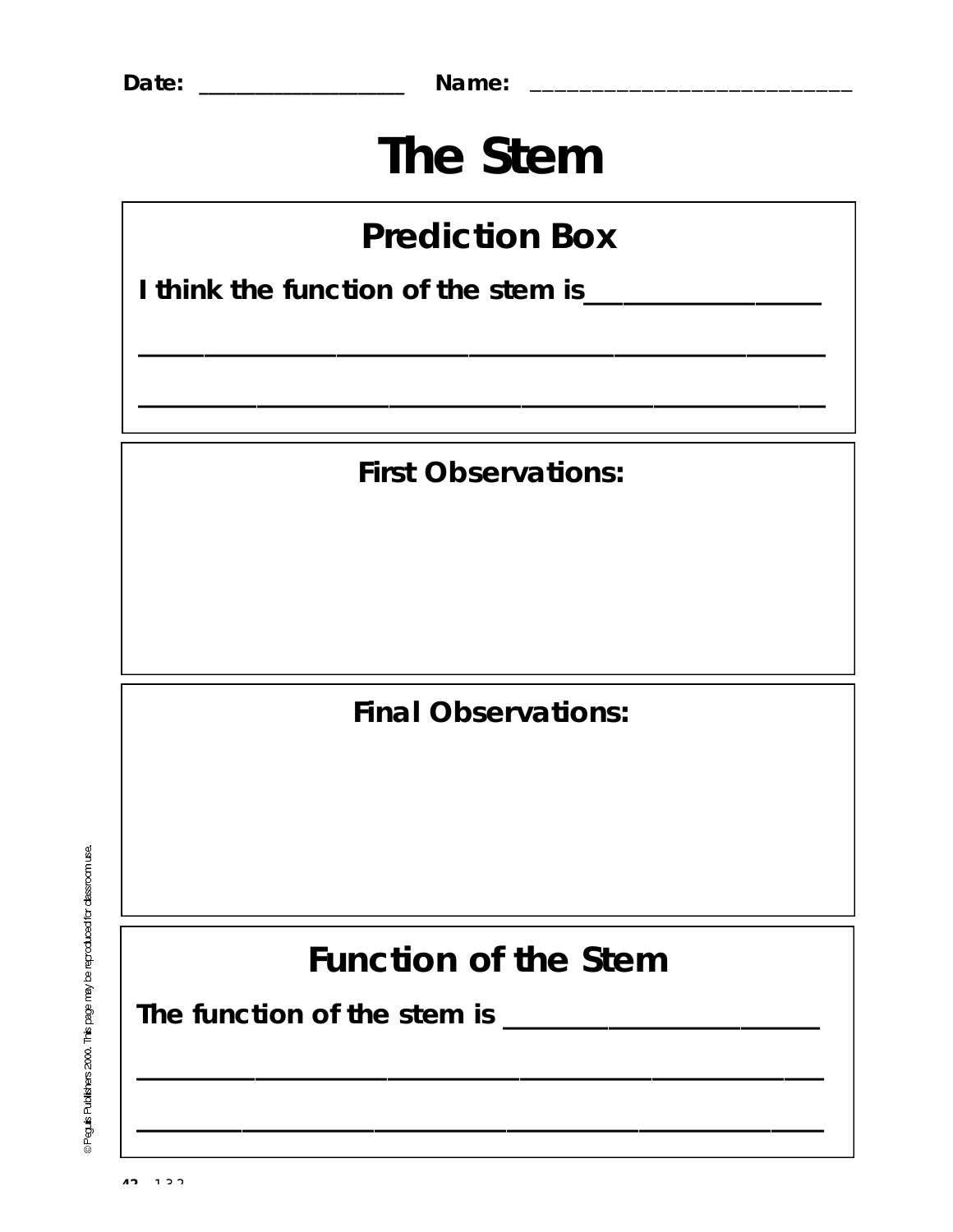Name: \_\_\_\_\_\_\_\_\_\_\_\_\_\_\_\_\_\_\_\_\_\_\_\_\_

## The Leaves

## **Prediction Box**

## **Recipe for Plant Food**

@ Peguis Publishers 2000. This page may be reproduced for classroom use.

## **Function of Leaves**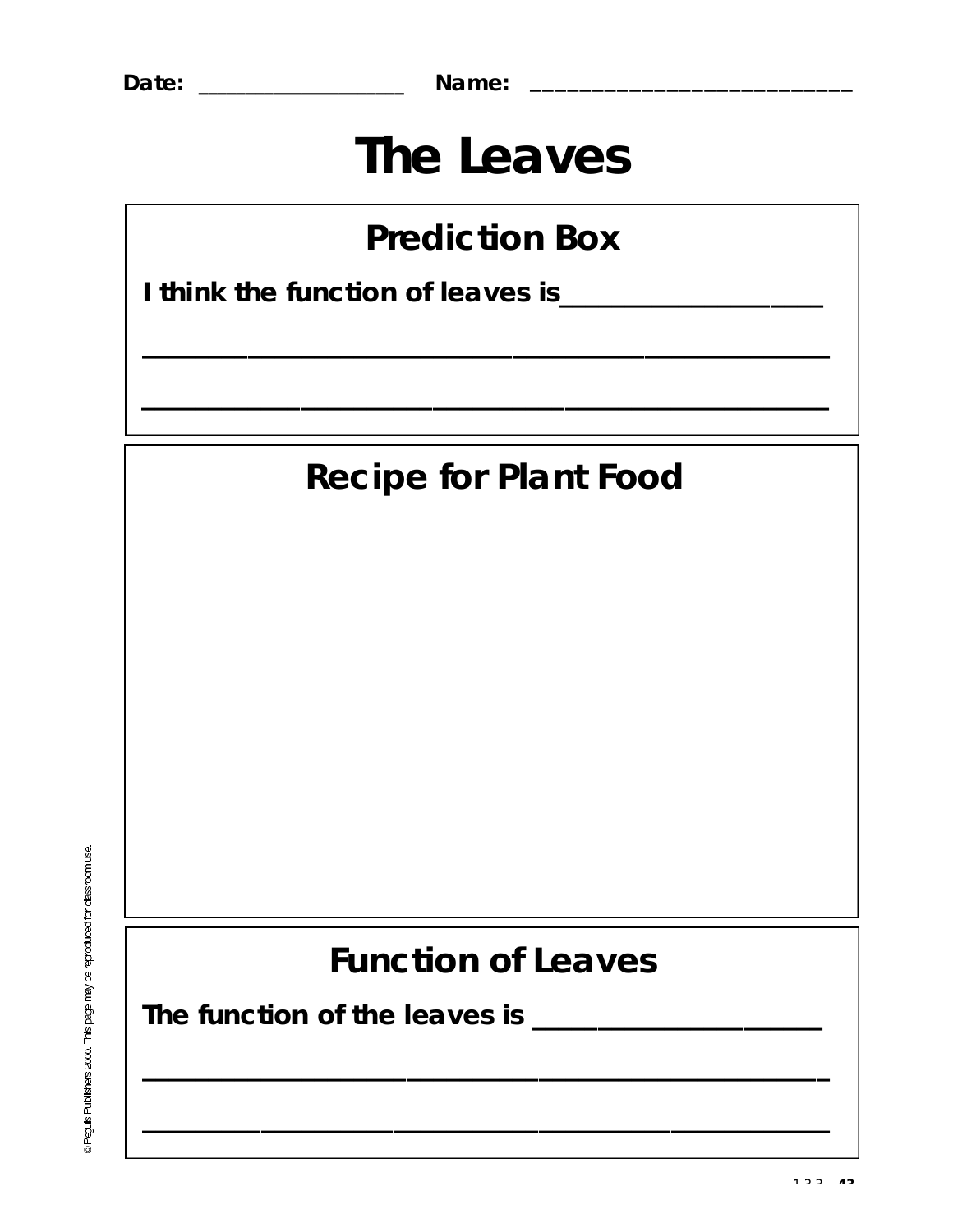## **Magnets in Everyday Life 2**

### **Science Background Information for Teachers**

Magnets are used all around the house. You might find magnetic knife holders, and magnets to keep the fridge door and many cupboard doors closed. Magnets are used in all kinds of machines. They are in stereo speakers, television sets, computers, and telephones.

Magnets can be helpful if used properly. If used incorrectly, they can cause serious problems. Powerful magnets can actually erase the picture on a television screen by rearranging the atoms. They can also cause damage to cassette tapes and computer disks.

Recording tapes and computer disks are coated with an iron oxide. When we record music or sound on a cassette, the atoms on the tape are realigned so that when we play the tape back, the sounds will be reproduced. Similarly, the magnetic tape disk that turns around inside a floppy disk rearranges the atoms so that we can retrieve information at a later time. When a magnet is brought in contact with a cassette tape or computer disk, it mixes up the atoms so the sound or information cannot be retrieved.

### **Materials**

- tape cassette with recorded music (Do not use a favourite tape as the music will be distorted. Prepare a tape just for this activity.)
- computer disk with a file of information on it (Do not use an important disk as the files will be erased. Prepare a disk just for this activity.)
- computer
- bar magnet
- tape player
- several objects containing magnets, such as fridge magnets, an electric can opener, and a wallet or purse
- chart paper, markers

### **Activity**

Display the objects containing magnets, and have the students examine them. Then discuss the usefulness of magnets in everyday life. As a class, brainstorm uses for magnets and record these ideas on chart paper.

Demonstrate the harmful effects of magnets. First copy a file from the disk onto the computer. This will show students that there is a file on the disk. Now remove the disk from the computer and ask the students:

■ What do you think will happen if I touch the bar magnet to the disk?

Take the bar magnet and pass it slowly over the computer floppy disk (about three to four seconds on the top of the disk, not over the metal wheel). Repeat this three or four times.

Now put the disk back in the computer, and try again to copy the file. You will likely receive a message telling you that you have an error or a statement saying that the computer cannot find the file. Ask the students:

- What do you think happened?
- What does this tell you about proper storage of computer disks and magnets?

Repeat this activity using the cassette tape. Play the music selection for the students. Ask:

■ What do you think will happen if the magnet comes in contact with the tape?

Pass the magnet over the tape slowly at least five times.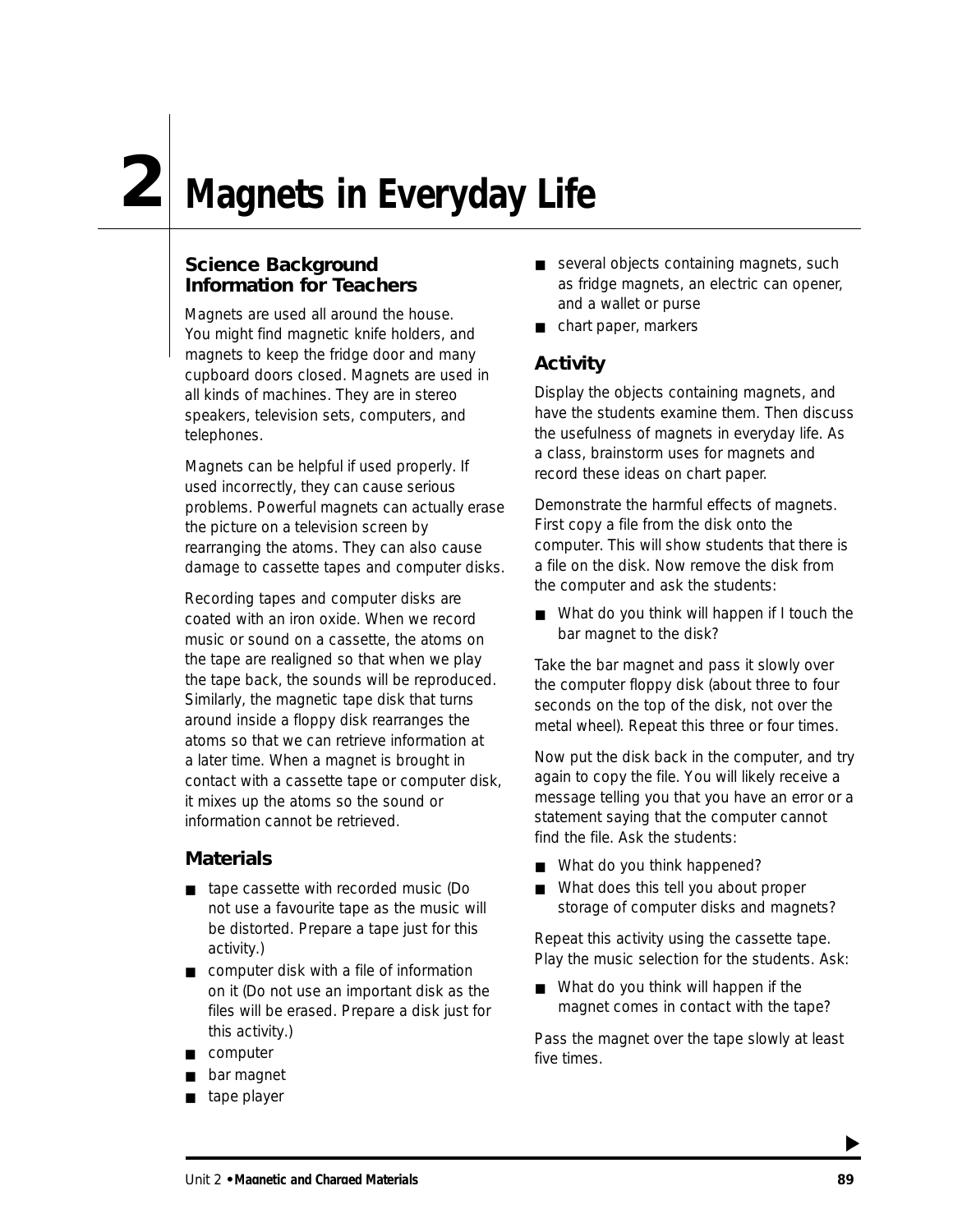Note: When you play back the tape in the tape player, parts of the tape will not be affected. Other sections will be completely blank, muffled, muddy sounding, or distorted.

Discuss the effects of the magnet on the tape, and the importance of proper storage of these materials.

### **Activity Sheet**

**Note:** This activity sheet is to be completed at home under the supervision of parents/guardians. Remind students not to take household items apart, unless they receive permission and are supervised.

#### **Directions to students:**

Find as many objects as you can in your home that use magnets. Explain how the magnet is used in each item (2.2.1).

### **Activity Centre**

Have students make their own fridge magnets. Provide several button-type magnets or magnetic strips and art supplies such as modelling clay, dried flowers, tree bark, shells, and beads.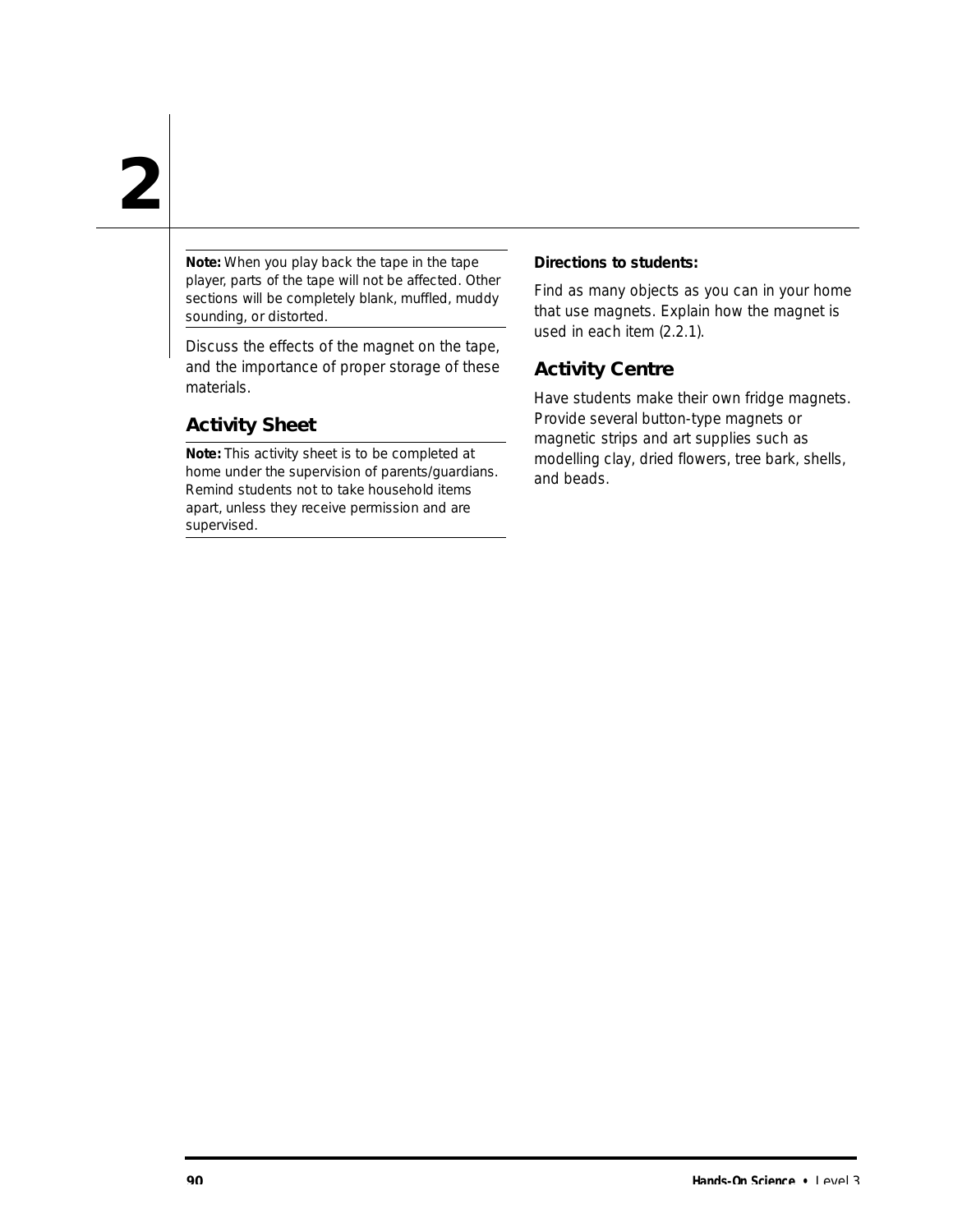**Date: \_\_\_\_\_\_\_\_\_\_\_\_\_\_\_\_\_\_\_\_\_\_ Name:** \_\_\_\_\_\_\_\_\_\_\_\_\_\_\_\_\_\_\_\_\_\_\_\_\_\_

## **Magnets in My Home**

## **List the objects in your home**  that use magnets.

| Object | How the Magnet Is Used |  |  |
|--------|------------------------|--|--|
|        |                        |  |  |
|        |                        |  |  |
|        |                        |  |  |
|        |                        |  |  |
|        |                        |  |  |
|        |                        |  |  |
|        |                        |  |  |
|        |                        |  |  |
|        |                        |  |  |
|        |                        |  |  |
|        |                        |  |  |
|        |                        |  |  |
|        |                        |  |  |
|        |                        |  |  |
|        |                        |  |  |
|        |                        |  |  |
|        |                        |  |  |
|        |                        |  |  |
|        |                        |  |  |
|        |                        |  |  |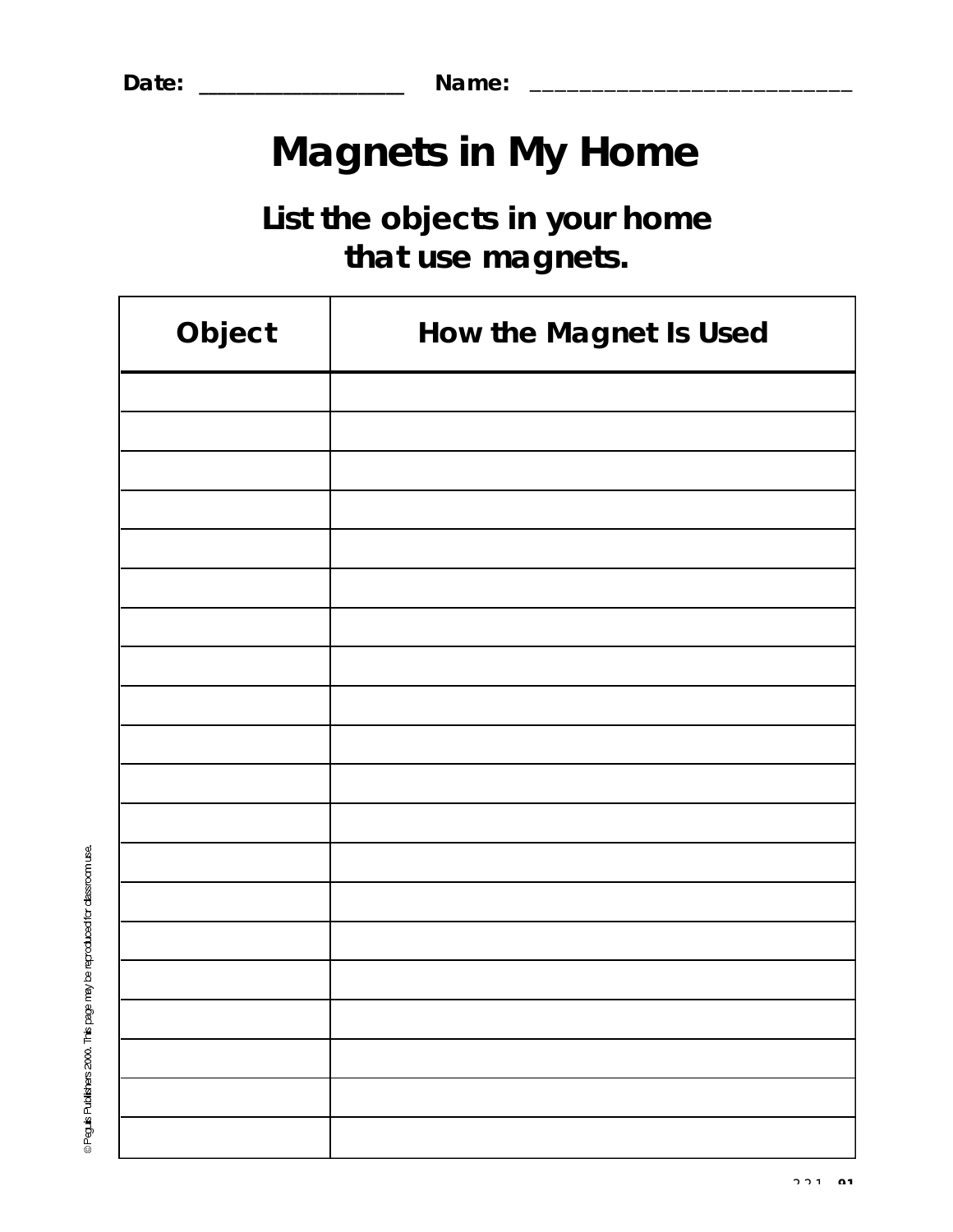# **3 Making a Magnet**

### **Science Background Information for Teachers**

The first magnets were actually pieces of rock. These rocks, called lodestones, contain magnetite. Magnetite is naturally attracted to iron. Magnetic induction occurs when a piece of metal like iron touches a magnet. It becomes a magnet itself. When a metal object containing iron or steel is rubbed by a magnet, the object will become magnetized. Iron will act like a magnet for a short period of time when treated like this. Steel (made from iron) will hold its magnetism for a long period of time.

### **Materials**

- objects that are attracted to magnets (see Magnetic Attraction, page 85)
- bar magnets
- nails
- screws
- metal sewing needles
- paper clips (or staples)

### **Activity**

**Note:** Have the students complete the activity sheet during the exercise.

Divide the class into working groups and provide all materials. Have the students examine a nail, and the paper clips or staples. Ask:

■ Do you think the nail could pick the paper clips up?

Now have the students rub the nail fifteen times (in the same direction, not back and forth) with a bar magnet. Ask:

■ Do you think the nail will pick up the paper clips now?

Have them test their predictions by testing the nail as a magnet. Have them record their predictions on the activity sheet. Ask:

■ How many paper clips were attracted?

Have them record results on the activity sheet.

Now magnetize the metal sewing needle, then the screw, and repeat the exercise. Ask:

- How many paper clips were attracted to each of these?
- Which object worked best as a magnet?

Have the students record their predictions and results on the activity sheet.

Ask:

■ Would it make a difference if the object was rubbed twice as much (thirty times)?

Have the students rub the objects thirty times on the magnet, then record their predictions and results on the activity sheet.

### **Activity Sheet**

### **Directions to students:**

Record the number of paper clips that the objects picked up after being rubbed with the magnet, then answer the questions (2.3.1).

### **Activity Centre**

At the centre, provide paper clips (or staples), bar magnets, and objects such as nails, pens, pencils, and scissors to test. Have the students make a temporary magnet by touching the bar magnet to the head of the nail. Instruct them to use the nail's point to try to pick up the paper clips. Ask:

■ How many paper clips can you pick up?

Now move the nail gradually away from the magnet. Ask:

■ What happens to the paper clips?

Experiment with other objects such as pens, scissors, screws, and pencils.